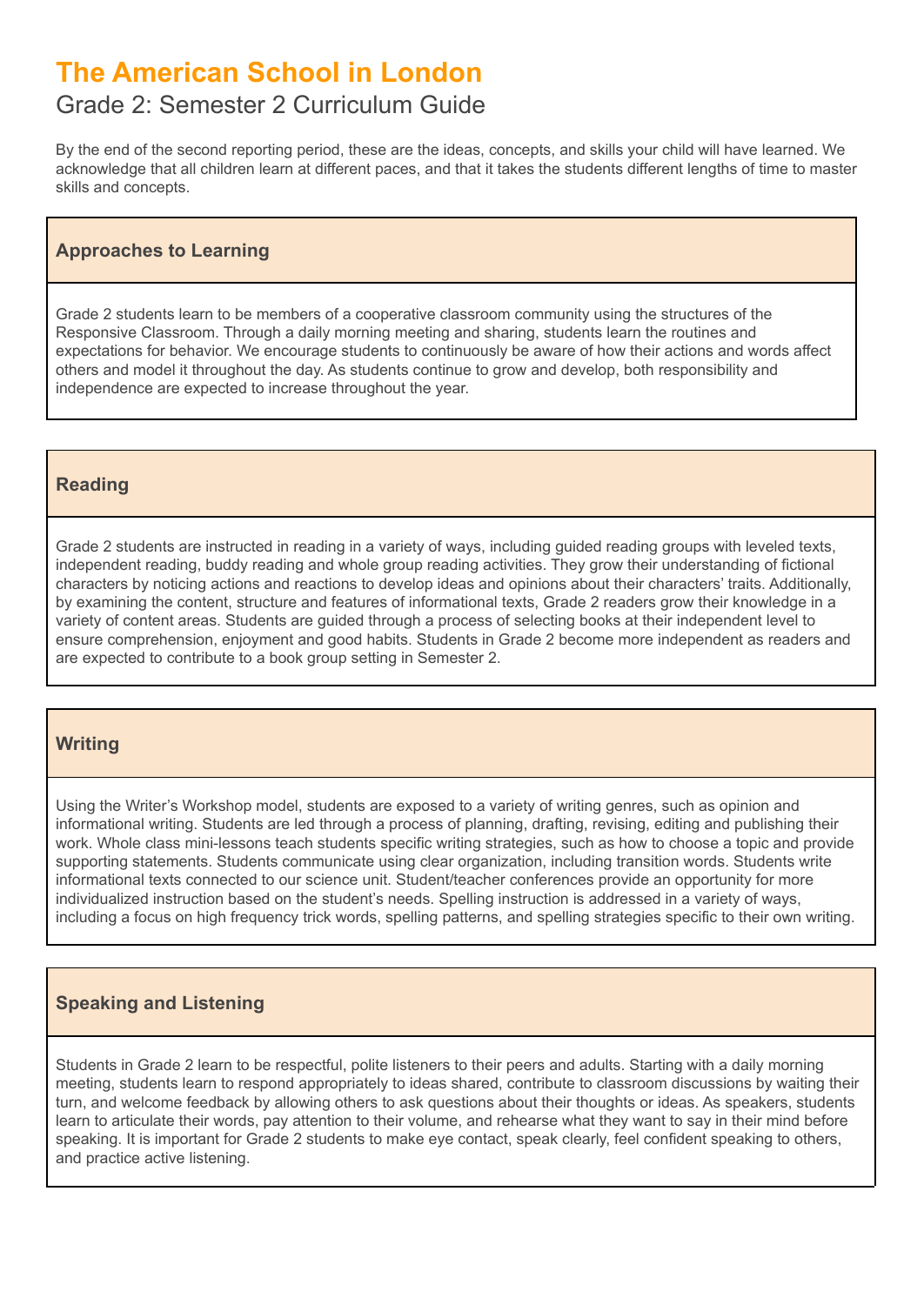#### **Math**

The Grade 2 math curriculum is aligned to the Common Core State Standards, with an emphasis on sense making, reasoning and problem solving. We encourage flexibility in thinking and encourage students to approach problem solving from a variety of perspectives. Playing math games and the use of manipulatives and models to record and share ideas are an integral part of the curriculum, designed to reinforce concepts and skills. This semester, students deepen their understanding of place value and strategies and models for the addition and subtraction of numbers within 1,000, while developing automaticity of facts within 20. Students will deepen their understanding of two dimensional figures by describing the unique attributes of shapes and by decomposing shapes into fractional parts. Students will learn to tell time to the nearest five minutes.

#### **Social Studies**

This semester, students continue to build upon the concept of identity by exploring the wider community of our neighborhoods and London. Using the Lower School model of inquiry, students consider the diversity of the city of London. Students interpret data from a variety of models and develop and conduct interviews to gain new information.

#### **Science**

The second science topic for Grade 2 is Animal Adventures. This unit helps students develop a sense of wonder for biodiversity. Students gain practical experience in identifying animals and sorting them into scientific groups. They apply their new knowledge in an engineering design challenge. The unit introduces the foundational concepts of habitat and species.

#### **Spanish**

This semester, Grade 2 students will continue to work on securing their listening skills and using Spanish to share about their identities. We will also use the target language to make a presentation about an animal and their habitat in Spanish. Some of the vocabulary words we will be using include animals, habitats, plants, and high frequency adjectives and verbs.

#### **Music**

In the second semester, Grade 2 students continue to sing, play, move and create in music classes. They develop their notation skills using a reduced stave for melodic work and more conventional notation for rhythmic work. Starting with short poems, they create their own melodies before moving to percussion instruments. After the introduction of hand chimes last semester, the students begin to read from a large scale score as they develop their ringing technique in the second half of the year. Students continue to learn a wide variety of songs and dances from different countries in several languages. They learn about form, dynamics, melody, beat and rhythm while creating dance moves to fit different songs. They become more confident singing and practicing rounds in an ensemble.